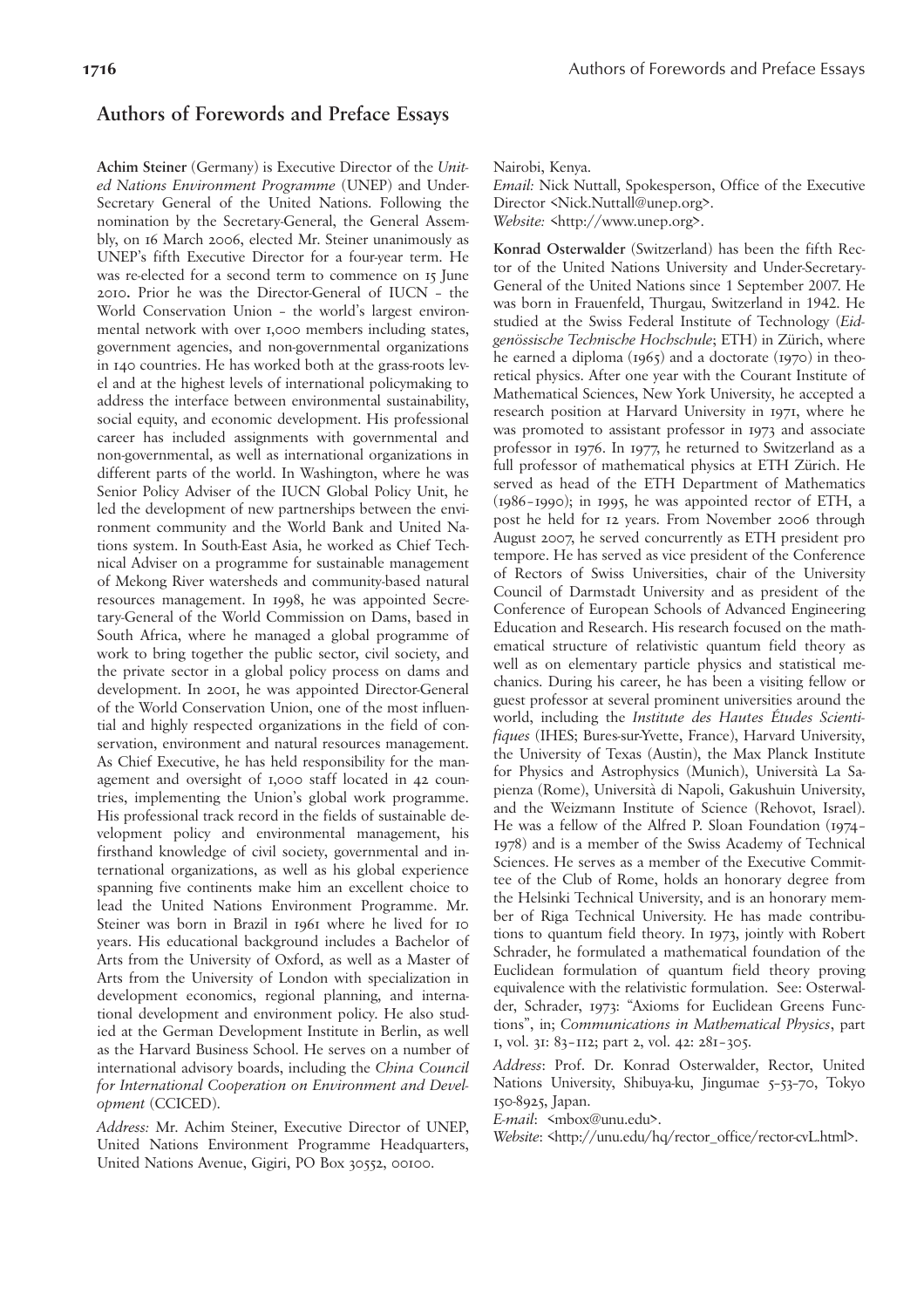**Jean-François Bureau** (France) has been Assistant Secretary General for Public Diplomacy of NATO since 2007. He is a graduate of the Institut d'Etudes Politiques de Paris (1974) and graduated in political science with a specialization on defence and foreign affairs at the Paris I Pantheon-Sorbonne University (1977). Prior to his NATO position he was Director for Information and Communication at the French Ministry of Defence (29 July 1998 to 1 August 2007) and spokesperson for the Ministry of Defence. His previous professional activities include: auditor at the 'Cour des comptes' in charge of defence affairs and head of the communication unit (1994-1998); head of the press office of the Presidency of the Republic (1991-1994); counsellor of the Minister of Defence for Information and Communication (1991); head of the Information and Public Relations Office (SIRP) of the Ministry of the Interior (1990-1991); general secretary of the Institute for Home Security Studies (IHE-SI) (1989-1990); Under-Prefect in the department Allier (1985-1989); counsellor of the Minister of Defence for Parliamentary, Information and Public Relations Affairs (1983- 1985); parliamentary adviser (National Assembly) for defence affairs (1981-1983); research assistant at the Centre for Defence Policy Studies (CEPODE), Paris I Pantheon-Sorbonne University (1978-1981). In addition he was an auditor at the 'Comité des prix de revient des programmes d'armement' of the French Defence Ministry (1996-1998); professor at the Ecole spéciale militaire Saint-Cyr Coëtquidan (1995-1998) being in charge of the course on strategy and international relations; professor at the Ecole Nationale d'Administration (1984-1985) in charge of the seminar on French-German cooperation on defence and security issues; member of the United Nations group of experts (1982-1983) on different aspects of the conventional arms race and the disarmament related to these armaments and the armed forces (New York/Geneva). His publications include: "Defence communication", in: *Défense nationale* (May 2003); "The French picture of the foreign world", in: *Politique Etrangère* (Winter 2002-2003); "The French military reform: 'identity change'", in: *Politique Etrangère* (Spring 1997); "The European moment", in: *Le Débat* (September 1985); "Decision-making process and arms control in France", in: Brauch, H.G.; Clarke, D. (Ed.): *Decision-making for arms limitation: Assessments and prospects* (Cambridge, MA: Ballinger, 1983); "Political parties and pacifist contest in Europe", in: Lellouche, Pierre (Ed.): *Pacifism and deterrence* (Paris: IFRI, 1983); "From the essential equivalence to the balance of forces: the arms control crisis", in: *Defence and Security* (ARES, 1981); "The eurostrategic negotiation and NATO", in: *Revue de Défense Nationale* (July 1981); *The establishment of an international fund of disarmament for development* (New York-Geneva: UNIDIR, 1979); *Issues and perspectives of the French-British cooperation in the nuclear military field* (Paris: Ministry of Defence, 1979). He was awarded the following honours: *Chevalier de la Légion d'Honneur* (2000); *Chevalier de l'Ordre du Mérite* (1990); *Officier de l'Ordre du M*érite (2008) *Officier de l'Ordre du Mérite d'Allemagne fédérale* (1986); since 1979 he has been a member of the *Institut français des relations internationales* (IFRI).

*Address:* M. Jean-François Bureau, Assistant Secretary General for Public Diplomacy of NATO.

*Email:* <br/>bureau.jean-francois@hq.nato.int>.

*Website:* <http://www.nato.int/cv/is/asg-pdd/bureau-e.html>.

**U. Joy Ogwu** (Nigeria), Ambassador, currently serves as the Permanent Representative of Nigeria to the United Nations. Prior to her appointment as Nigeria's Foreign Minister in August 2006 she served as the first female Director-General of Nigeria's Foreign Policy Think-Tank – the *Nigerian Institute of International Affairs* (NIIA). While at the NI-IA, she concurrently served as Chair of the Board of Directors of the *Centre for Advanced Social Science* (CASS) and Member of the United Nations Secretary General's Advisory Board on Disarmament Matters, from Janaury 2002, culminating in her appointment as the first African female Chairperson of the Secretary-General's Advisory Board for 2006. She has been a professor of Political Science and International Relations since 1993. She lectured on foreign policy and international affairs at the Command and Staff College, Jaji, the National War College and the *Institute for Policy and Strategic Studies* (NIPSS). In her academic studies, she focused on Latin America in particular on strengthening relations between Sub-Saharan Africa and Latin America. She lectured on South-South and Latin America's foreign relations. As a member of the Presidential Advisory Council on International Relations from October 2000 – 2006, and now Permanent Representative to the United Nations, where she continues to contribute to the advancement of Nigeria's foreign policy. Ambassador Ogwu has written extensively on foreign policy issues. Her publications include: (Ed.): *Nigerian Foreign Policy: Alternative Futures* (Macmillan 1986); (Ed.): *Nigeria's International Economic Relations; Dimensions of Dependence and Change* (1988, Rev. 2005; *The Economic Diplomacy of the Nigerian State (*1992*,* 2001*); The Nigerian Navy and the South Atlantic* (1995); (Ed.): *New Horizons for Nigeria in World Affairs* (2005). She has contributed to scholarly journals and books and her publications have been translated into in Portuguese, Spanish, and French.

*Address*: Her Excellency Amb. Prof. Dr. Joy Ogwu, Permanent Mission of the Federal Republic of Nigeria to the United Nations, 828 Second Avenue, New York, NY 10017, USA.

*E-mail*: <ujogwu@aol.com>.

*Website*: <http://www.un.int/nigeria/>.

**HRH Prince El Hassan bin Talal** (The Hashemite Kingdom of Jordan) is a pluralist who believes in societies in which all peoples can live, work and function in freedom and with dignity. His Royal Highness has initiated, founded and is actively involved in a number of Jordanian and international institutes and committees. Some of the Jordanian institutes established by HRH include the Higher Council for Science and Technology, the Royal Scientific Society, the Arab Thought Forum, the Royal Institute for Interfaith Studies and the recently formed Regional Human Security Centre. Addressing the  $36<sup>th</sup>$  Session of the United Nations in 1981, His Royal Highness proposed the establishment of the New International Humanitarian Order, which led to a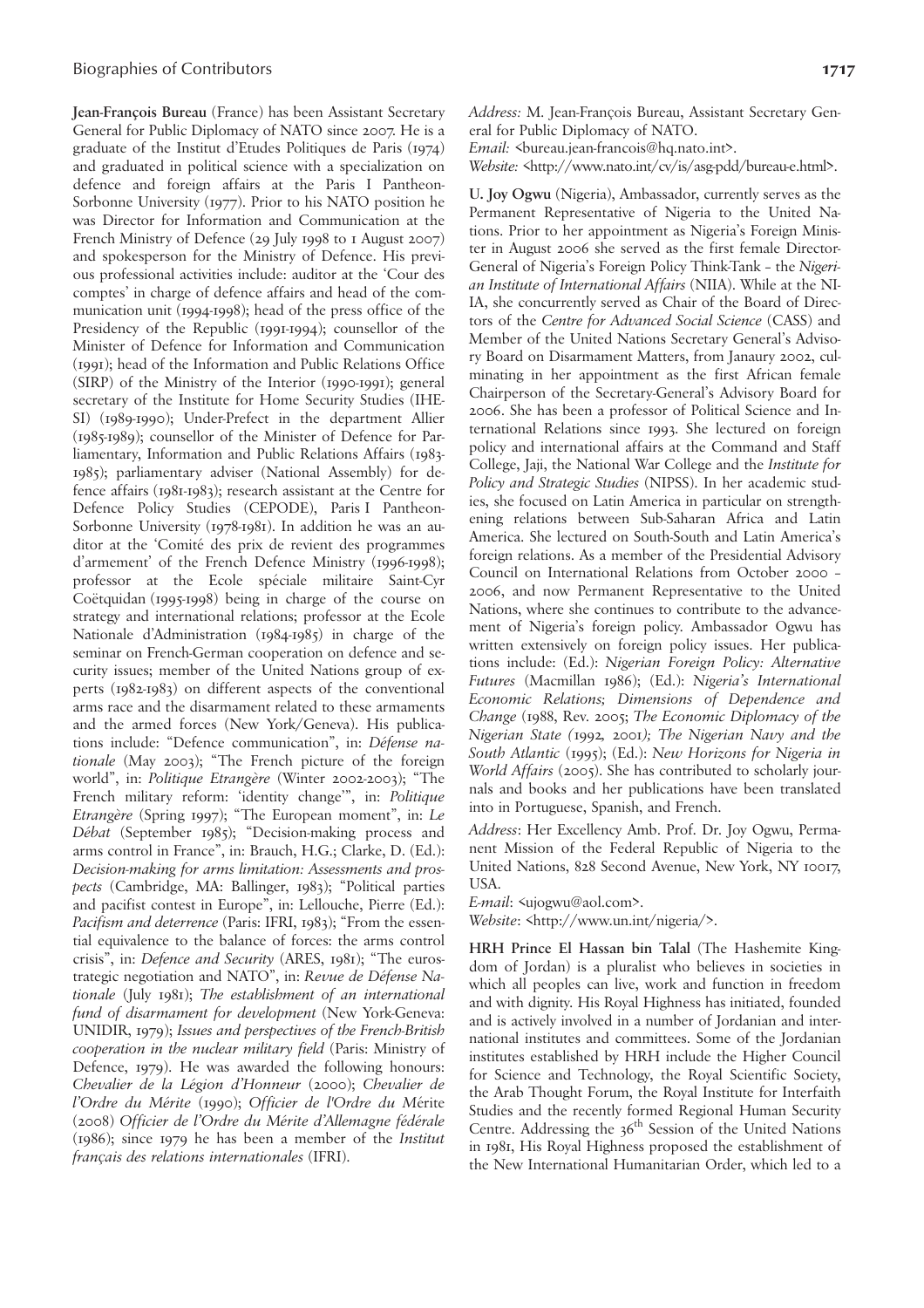request by the Secretary General to found and co-chair the *Independent Commission on International Humanitarian Issues* (ICIHI). In May 2008, HRH delivered the Inaugural Thematic Debate on Human Security at the UN General Assembly. He serves as a member of the Commission on Legal Empowerment of the Poor which published its report in June 2003. The West Asia-North Africa Forum which was initiated by HRH, held its inaugural meeting in April 2009. Prince Hassan initiated and hosted ongoing consultations with the Orthodox Centre of the Ecumenical Patriarchate at Chambesy, Switzerland, the Pontifical Council for Inter-religious Dialogue at the Vatican and the The Interfaith Foundation in the United Kingdom through the aegis of the St. George's House, Windsor. He is a founder and now President of the *Foundation for Interreligious and Intercultural Research and Dialogue* (FIIRD) which was established in Geneva in 1999. HRH has had a long and active engagement with environmentally focused organizations, in particular the *Trans-Mediterranean Renewable Energy Cooperation* (TREC) Network, which developed the DESERTEC concept that was introduced to the European Parliament by HRH in 2007. The Jordan-based Badia Research and Development Centre was established in 1992 as a result of the long-term vision of HRH to train and improve the livelihoods of the Bedouin population of Jordan for whom the desert is still their home. In July 2002, Prince Hassan founded the *International Cultures Foundation* with Professor Ihsan Doramaci, Chairman of the Board of Trustees of Bilkent University in Ankara. *The Parliament of Cultures* was then formed in 2004, to fulfil an agenda of promoting understanding among different cultures and enhancing dialogue between their thinkers and intellectuals. In July 2003, HRH launched *Partners in Humanity* as a joint initiative with John Marks from *Search for Common Ground* (SFCG), which aims to improve understanding, build positive relationships and promote dialogue between the Muslim and western worlds. Having been always interested in young people and believing in the importance of their input to the community, His Royal Highness has founded several youth organizations in Jordan and has supported youth activities around the world. Prince Hassan is a member of the Board of the Nuclear Threat Initiative and served on the Commission for Weapons of Mass Destruction. In November 2009 HRH became an Honorary Fellow of the Royal Society of Edinburgh.

HRH is a prolific contributor to newspapers, journals, magazines and periodicals, as well as specific publications on regional and international issues. Prince Hassan is also the author of nine books: *A Study on Jer*usalem (1979, English); *Palestinian Self-Determination* (1981, English, Arabic); *Search for Peace* (1984, English, Arabic); *Christianity in the Arab World* (1994, English, Arabic, French, Greek, Spanish, Russian, German, Swedish); (co-author with Alain Elkann): *Essere Musulmano* (2001, Italian, French, Spanish); *To Be A Muslim* (2003, English); *Q and A: Contemporary Issues* (2003, Arabic); *Continuity, Innovation and Change: Selected Essays* (2001); *In Memory of Faisal I: The Iraqi Question* (2003, Arabic); *El Hassan bin Talal Collected Works*, vol-1 (2007, Arabic). Prince Hassan was awarded many honorary doctoral degrees by Bošziçi University, Turkey (1981);

University of Durham, U.K. (1990); Spertus Institute of Jewish Studies, Chicago, U.S.A (1995); University of Ulster, Northern Ireland (1996); Moscow State Institute for International Relations, Russia (1997); University of Birmingham, U.K. (1999); Bilkent University, Turkey (1999); University of Hertfordshire, U.K. (2000); Faculty of Catholic Theology at the Eberhard-Karls-University, Tübingen, Germany (2001); University of Oklahoma, U.S.A. (2002); University of York, U.K. (2002); University of Portsmouth, U.K. (2002); International Islamic University of Islamabad, Pakistan (2005); School of Oriental and African Studies (SOAS) at the University of London, U.K. (2005); Medal of the World Academy from Old Dominion University, Norfolk, U.S.A (2005); Candido Mendes University (UCAM), Rio de Janeiro, Brazil (2006); Institute of Higher Education of Brasilia (IESB), Brazil (2006); Faculdades Metropolitanas Unidas (FMU), Saõ Paulo, Brazil (2006); Brandeis University, Boston, U.S.A; Soka University, Tokyo, Japan (2006); Faculty of Humanities, University of Lund, Sweden (2007); Eötvös Loránd University, Hungary (2007); University of Calgary (2008).

*Address:* HRH Prince El Hassan bin Talal, Majlis El Hassan, Royal Palace, Amman, The Hashemite Kingdom of Jordan.

*Email:* <majlis@majliselhassan.org>.

*Website:* <www.elhassan.org>.

**Paul Crutzen** (The Netherlands), Nobel Laureate for Chemistry in 1995; Member of the Max-Planck-Society for the Advancement of Science, Director Emeritus of the Atmospheric Chemistry Division, Max-Planck-Institute for Chemistry, Mainz, Germany (1980-2000); Executive Director, Max-Planck-Institute for Chemistry (1983-1985); parttime professor, Department of Geophysical Sciences, University of Chicago, USA (1987-1991), Scripps Institution of Oceanography, University of California, La Jolla, USA (1992-2008), Utrecht University, Institute for Marine and Atmospheric Sciences, The Netherlands (1997-2000).

He was born in Amsterdam on 3 December 1933. His mother's parents moved to the Ruhr region from East Prussia being of mixed German and Polish origin. His father came from Vaals who had relatives in the Netherlands, Germany and Belgium. He studied civil engineering in Amsterdam (1951–1954). He worked with a Bridge Construction Bureau of the City of Amsterdam, Holland (1954–1958); a House Construction Bureau in Gaevle, Sweden (1958–1959). He conducted academic studies and research at the University of Stockholm (1959–1973) where he obtained a M.Sc. (Filosofie Kandidat), 1963; a Ph.D. (Filosofie Licentiat), Meteorology, 1968, D.Sc. (Filosofie Doctor), 1973 with the highest possible distinctions; held various computer consulting, teaching and research positions at the Department of Meteorology, University of Stockholm where he was promoted to a Research Associate Professor (1959–1974). From 1974 to 1977 he was research scientist in the Upper Atmosphere Project, *National Center for Atmospheric Research* (NCAR), and a Consultant, Aeronomy Laboratory, Environmental Research Laboratories, *National Oceanic and Atmospheric Administration* (NOAA) in Boulder, Colorado, USA. From 1977–1980 he was a Sen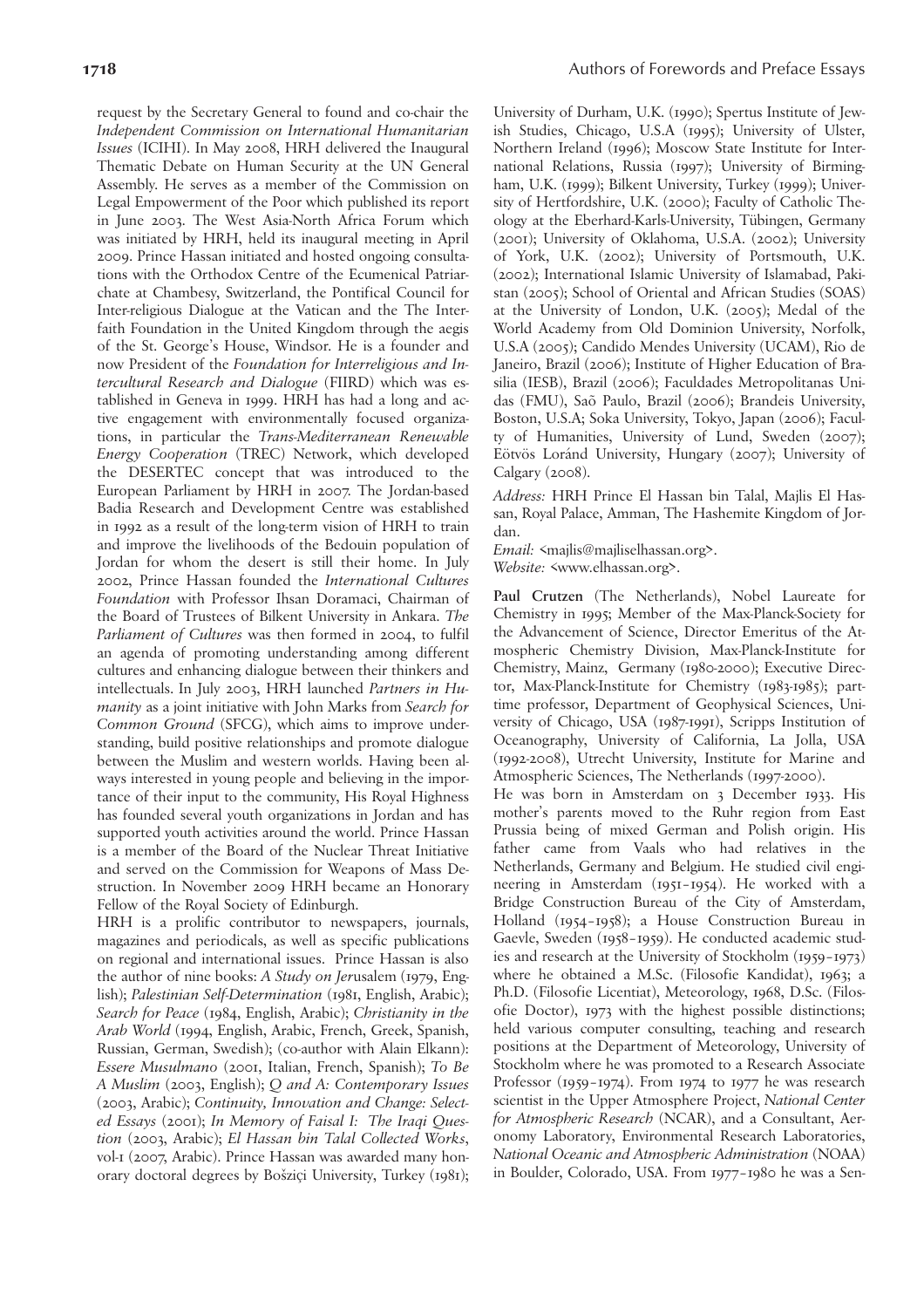ior Scientist and Director of the Air Quality Division, NCAR and adjunct professor at the Atmospheric Sciences Department, Colorado State University, Fort Collins, Colorado (1976–1981). Among his main research interests have been: stratospheric and tropospheric chemistry, and their role in the biogeochemical cycles and climate.

He was editor of the *Journal of Atmospheric Chemistry*, and member of its Editorial Board and of *Tellus*, *Climate Dynamics*, *Issues in Environmental Science and Technology*, *Mitigation and Adaptation Strategies for Global Change*, reviewing editor of *Science* (1993-1999); member, Advisory Board of the Institute for Marine and Atmospheric Research, Utrecht (1993–1997), of the STAP (*Scientific and Technical Advisory Panel*) Roster of Experts of the United Nations Environment Programme (1993–1998); Advisory Council of the Volvo Environment Prize (1993 present); Prix Lemaitre Committee, Belgium (1994-present); of the Scientific Advisory Group of the School of Environmental Sciences, University of East Anglia, Norwich (1995 present); Executive Board, Gesellschaft Deutscher Ärzte und Naturforscher (1995-2000), of ESTA (European Science and Technology Assembly) of the European Union, Brussels (1997–1999): Vice-Chairman of the Scientific Committee for the *International Geosphere-Biosphere Project* (IGBP) (1998–present); member, 'Global Change' Committee of the German Research Council and the Federal Ministry of Research and Technology, Germany (1998–1999); Fifth EU Framework Programme, External Advisory Group on 'Global change, climate and biodiversity' (1998–2000); co-chief scientist of the Indian Ocean Experiment (IN-DOEX), 1999.

He received numerous awards and honours, among them: Visiting Fellow of St. Cross College, Oxford, England (1969–1971); Outstanding Publication Award, Environmental Research Laboratories, NOAA, Boulder (1976); Special Achievement Award, Environmental Research Laboratories, NOAA (1977); Rolex-Discover Scientist of the Year (1984); tecipient, Leo Szilard Award for "Physics in the Publics Interest" of the American Physical Society (1985); elected fellow, American Geophysical Union and foreign Honorary Member of the American Academy of Arts and Sciences, Cambridge (1986); founding member of Academia Europaea (1988); recipient, Tyler Prize for the Environment (1989); corresponding member, The Royal Netherlands Academy of Science (1990); recipient, Volvo Environmental Prize; member, Royal Swedish Academy of Sciences, Royal Swedish Academy of Engineering and of Leopoldina, Halle (1991); Honorary Professor at the Johannes Gutenberg-University of Mainz (1993); Raymond and Beverly Sackler Distinguished Lecturer in Geophysics and Planetary Sciences, Tel Aviv University, Israel; recipient, Deutscher Umweltpreis, Umweltstiftung (German Environmental Prize of the Federal Foundation for the Environment) 1994; Foreign Associate, U.S. National Academy of Sciences; recipient, Max-Planck Research Prize (1994); Nobel Prize in Chemistry (with Dr. Molina and Dr. Rowland, U.S.A.); Global Ozone Award for "Outstanding Contribution for the Protection of the Ozone Layer" by UNEP (1995); Minnie Rosen Award for "High Achievement in the Service to Mankind", Ross University, New York; Louis J. Battan Author`s Award (with Dr. T.E. Graedel), American Meteorological Society; Medail d'Or de la Ville de Grenoble, France; Election to the Global 500 Roll of Honour of the United Nations Environmental Programme (UNEP); "Commandeur in de Orde van de Nederlandse Leeuw"; Pontifical Academy of Sciences (Vatican); honorary member, International Ozone Commission; Honorary Member, European Geophysical Society (EGS); Bundesverdienstorden (Order of Merit of the Federal Republic of Germany); titular member, European Academy of Arts, Sciences and Humanities, Paris (1996); honorary member, American Meteorological Society, European Geophysical Society (EGS); Erasmus Lecturer and Medalist of the Academia Europeae, Gent, Belgium; member, Accademia Nazionale dei Lincei, Roma, Italy (1997); Ceremonial Lecture at the Annual Assembly, Deutsche Physikalische Gesellschaft (German Physical Society), Regensburg; honorary member, *Commission on Atmospheric Chemistry and Global Pollution* (CACGP) 1998; foreign member, Russian Academy of Sciences; H. Julian Allen Award 1998, for outstanding scientific paper (co-authored) of 1998 at NASA Ames Research Center (1999); honorary member, Swedish Meteorological Society (2000); Karamanlis Institute for Democracy, Athens, Greece, for outstanding contributions to science and society; member, Council, Pontifical Academy of Sciences; honorary chairman, Climate Conference 2001, 20-24 August, Utrecht, The Netherlands (2001); Worldwide most cited author in the Geosciences with 2911 citations from 110 publications during the decade 1991–2001, ISI (Institute for Scientific Information, Philadelphia, USA), issue Nov./Dec. 2001; honorary member, *World Innovation Foundation*, WIF (2002).

He obtained Honorary Doctoral Degrees, i.a. from York University, Canada (1986); Université Catholique de Louvain, Belgium (1992); University of East Anglia, Norwich, UK (1994); Aristotle University, Thessaloniki, Greece (1996); University of Liège, Belgium; University of San José, Costa Rica; Tel Aviv University, Israel; Oregon State University, Corvallis, USA; University of Chile, Santiago, Chile; Université de Bourgogne, Dijon, France (1997); University of Athens, Greece (1998); Democritus Univer-sity of Thrace, Greece (2001); Nova Gorica Polytechnic, Slovenia; University of Hull, UK (2002).

*Address:* Prof. Dr. Paul Crutzen, Max Planck Institute for Chemistry, Department Atmospheric Chemistry, Joh.-J.- Becher-Weg 27, 55128 Mainz, Germany.

*Email:* <Paul.Crutzen@mpic.de>.

*Website:* <http://www.mpch-mainz.mpg.de/~air/crutzen/>; <http://www.atmosphere.mpg.de/enid/aaf662be6cd123f4 c54c4d90d24b1373,0/er.html >.

**Amb. Jayantha Dhanapala** (Sri Lanka), has been President of the Pugwash Conferences on Science and World Affairs since November 2007. From 1998 to 2003 he was Under Secretary-General of the United Nations for Disarmament when he piloted the UN role in arresting the proliferation of small arms and light weapons, anti-personnel landmines, conventional weapons, and weapons of mass destruction while reinforcing existing norms and norm-building in other areas such as missiles. He launched managerial initiatives in gender mainstreaming, innovated the exchange of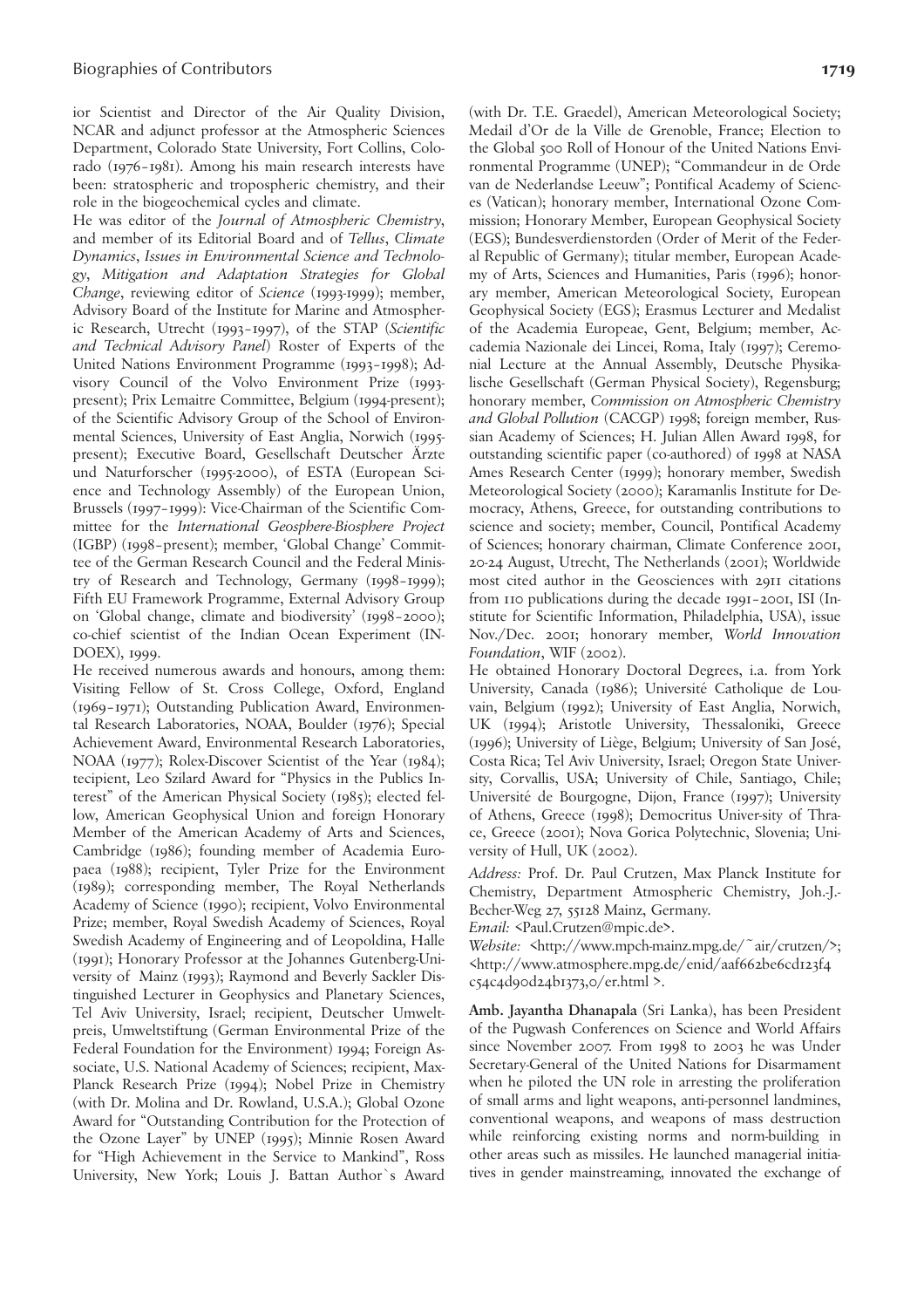weapons for a development programme, and linked disarmament with development, the environment and peace education programmes. He served as a member of the International Weapons of Mass Destruction Commission (Blix Commission) and of the Canberra Commission on the Elimination of Nuclear Weapons (1996). He was President of the 1995 Review and Extension Conference of the Treaty on the Non-Proliferation of Nuclear Weapons. He was Permanent Representative of Sri Lanka to the United Nations in Geneva (1984-1987). In 1987, he became director of the *United Nations Institute for Disarmament Research* (UNIDIR). After returning to his country's Foreign Ministry in 1992 he was Additional Foreign Secretary and served as Sri Lanka's Ambassador to the United States, with concurrent accreditation to Mexico (1995 to 30 April 1997).

He received a BA (Honours) degree from the University of Peradeniya in Sri Lanka (1961); studied Chinese at the School of Oriental and African Studies of the University of London (1966-1967); and obtained a MA in international studies at the American University in Washington, D.C. (1976). He joined Sri Lanka's foreign service in 1965 and held diplomatic appointments in London, Beijing, Washington, D.C., and New Delhi, in addition to being Director of the Non-Aligned Movement Division of the Foreign Ministry during Sri Lanka's chairmanship (1965-1993). He represented Sri Lanka at the United Nations General Assembly and at conferences of the Non-Aligned Movement and of the Commonwealth. In mid-2004 he was invited to manage the peace process in Sri Lanka and he served until November 2005.

He has been active internationally as a member of the Governing Board of the *Stockholm International Peace Research Institute* (SIPRI); the International Advisory Group of the *International Committee of the Red Cross* (ICRC, 2003-2007); the United Nations University Council (until 2010); the Geneva Centre for the Democratic Control of Armed Forces; the Advisory Council of the Stanford Institute for International Studies; the International Board of the Bonn International Center for Conversion; the International Advisory Board of the James Martin Center for Nonproliferation Studies, Monterey Institute of International Studies; and as Honorary President of the International Peace Bureau (2003-2007).

He published four books and several articles in international journals, and has lectured in many countries. He was awarded a MacArthur Foundation grant to research and write his book on "Multilateral Diplomacy and the NPT: An Insider's account" published by UNIDIR (2005). He received several awards including the Trainor Award for Distinction in the Conduct of Diplomacy by the Edmund A. Walsh School of Foreign Service in Georgetown University, Washington, D.C., the Monterey Institute of International Studies, the Ploughshares Fund and the School of International Service of American University, Washington D.C. for his work in diplomacy and disarmament, and was the Global Security Institute's first recipient of the Alan Cranston Peace Award in 2002. He was nominated Sri Lankan of the Year 2006 by the Sri Lankan business journal 'Lanka Monthly Digest'. He received several honorary doctor degrees by the University of Peradeniya, Sri Lanka (2000), the Monterey Institute of International Studies, U.S.A. (2001), the University of Southampton, U.K. (2003), the Sabaragamuwa University, Sri Lanka (2003), and from the Dubna International University of Nature, Society and Man in Russia (2009). In November 2007 the International Peace Bureau awarded him the Sean MacBride Prize. He was invited to deliver several keynote lectures including the Olof Palme Memorial lecture at SIPRI in 1999 and the Dorothy Hodgkin Memorial Lecture to Pugwash in 2003.

*Address:* Amb. Jayantha Dhanapala, 25/6 Pepiliyana Road, Nugegoda. Sri Lanka.

*Email:*  $\varsigma$ jdhanapala@yahoo.co.uk >.

*Website:* <http://www.jayanthadhanapala.com/ehome.html>.

**Ulrich Beck** (Germany) is Professor for Sociology at the University of Munich, and has been the British Journal of Sociology LSE Centennial Professor in the Department of Sociology since 1997. He has received Honorary Doctorates from several European universities. He currently studies modernization, ecological problems, individualization, and gobalization. His most recent research activities include a long-term empirical study of the sociological and political implications of 'reflexive modernization', which explores the complexities and uncertainties of the process of transformation from first to second modernity. Specifically he is working on unpacking cosmopolitanism for the social sciences: a research agenda. He has contributed a number of significant new concepts in international sociology, including 'risk society', 'individualization', 'reflexive modernization', 'methodological nationalism' and 'methodological cosmopolitanism'. Since 1992 he has been professor for sociology and director of the Institute for Sociology of Munich University. He is also the British Journal of Sociology Professor at the London School of Economics and Senior Research Fellow at Harvard. He is married to the German sociology professor Elisabeth Beck-Gernsheim. He has received many international prizes and honors. Since 1999 he has been the speaker of the DFG research programme on 'Reflexive Modernity'. He is the editor of the sociological journal *Soziale Welt* (since 1980) , editor of the book series on Second Modernity at Suhrkamp, the author of some 150 articles in reviewed journals, and author or editor of more than 40 books, translated in more than 40 languages including: *Risk Society: Towards a New Modernity* (1992); (co-author with Anthony Giddens and Scott Lash): *Reflexive Modernization. Politics, Tradition and Aesthetics in the Modern Social Order* (1994); (with E. Beck-Gernsheim): *The Normal Chaos of Love* (1995); *Ecological Enlightenment* (1995); *Ecological Politics in an Age of Risk* (1995); *The Reinvention of Politics. Rethinking Modernity in the Global Social Order* (1996); *Democracy without Enemies* (1998); *World Risk Society* (1998); *What Is Globalization?* (1999); *The Brave New World of Work* (2000); (with Barbara Adam and Joost Van Loon): *The Risk Society and Beyond: Critical Issues for Social Theory* (2000); (with E. Beck-Gernsheim): *Individualization: Institutionalized Individualism and its Social and Political Consequences* (2000, 2002); (with Johannes Willms): *Conversations with Ulrich Beck* (2003); *Power in the Global Age* (2005); *Cosmopolitan Vision* (2006); (with Natan Sznaider): "*Unpacking*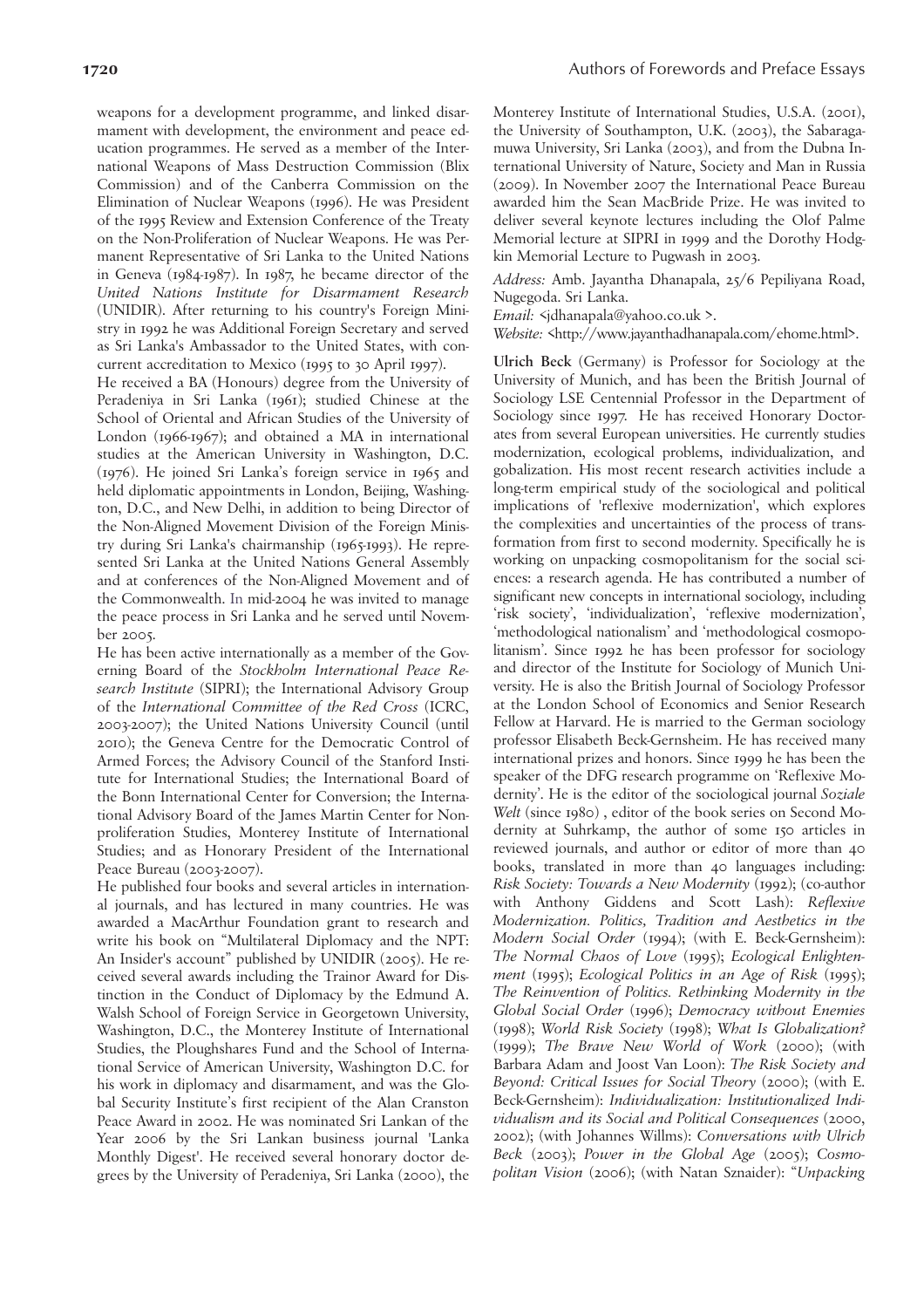*cosmopolitanism for the social sciences", in: British Journal of Sociology*, 57,1 (2006): 1-23; (with Edgar Grande): *Cosmopolitan Europe* (2007); *World at Risk* (2008); (with Edgar Grande): "Varieties of Second Modernity – Extra-European and European Experiences and Perspectives", in: *British Journal of Sociology*, 61,3 (2010).

*Address:* Prof. Dr. Ulrich Beck, Institut für Soziologie Ludwig-Maximilians-Universität München, Sekretariat Almut Kleine, Konradstr. 6, 80801 München, Germany. *Email:* <u.beck@lmu.de>.

**Hania Zlotnik** (Mexico) is Director of the Population Division of the United Nations, where she worked previously as Chief of the Mortality and Migration Section and Chief of the Population Estimates and Projections Section, having joined the Division in 1982 as Population Affairs Officer. Before joining the United Nations, she worked for the Committee on Population and Demography of the US National Research Council. She holds a Ph.D. in Statistics and Demography from Princeton University and is a graduate of the *Universidad Nacional Autónoma de México* (UN-AM). Her work has spanned the field of demography, covering the analysis of fertility, mortality and migration with special emphasis on their quantitative aspects. She has prepared manuals on demographic estimation techniques and on the collection of international migration statistics. She has edited or written reports published by the United Nations on a variety of topics, including international migration and development, female migration, levels and trends in urbanization, population distribution and migration, population ageing, health and mortality, and population estimates and projections. Her work also includes over 35 articles in books or refereed journals. As Director of the Division, she was responsible for the substantive preparation of the High-level Dialogue on International Migration and Development that the General Assembly of the United Nations conducted in 2006. She has been an active member of professional associations, serving as Board Member for the Population Association of America and as Vice-President of *the International Union for the Scientific Study of Population* (IUSSP).

Books she has co-authored include: Bilsborrow, Richard E.; Hugo, Graeme.; Oberai, A.S. (Eds.): *International Migration Statistics* (Geneva: International Labour Office, 1997); Kritz, Mary M.; Lim, Lin L. (Eds.): *International Migration Systems: A Global Approach* (Oxford: Clarendon Press, 1992); *Step-by-Step Guide to the Estimation of Child Mortality* (New York: United Nations, 1990); *Manual X: Indirect Techniques for Demographic Estimation* (New York: United Nations, 1983); *Computer Programs for Demographic Estimation: A Users Guide* (Washington, DC: National Academy Press, 1981). Some of her published papers are: "Does population matter for climate change?", in: Guzman, Jose Miguel et al. (Eds.): *Population Dynamics and Climate Change* (New York, UNFPA and IIED, 2009); "Demographic Trends", in: Caballero, Benjamin; Popkin, Barry M. (Eds.): *The Nutrition Transition* (Amsterdam: Academic Press, 2002); "International migration 1965-96: An overview", in: *Population and Development Review*, 24,3 (1998): 429-468; "Migration to and from developing regions: A review of past trends", in: Lutz, Wolfgang (Ed.): *Alternative Paths of Future World Population Growth: What Can We Assume Today?* (London: Earthscan Publications Ltd., 1996).

*Address:* Dr. Hania Zlotnik, Director, Population Division, United Nations, DC2-1950, 2 United Nations Plaza, New York, NY 10017.

*Email*: <Zlotnik@un.org>.

*Website*: <http://www.un.org/esa/population/unpop.htm>.

**Christoph Müller** (Germany) is a geoecologist and holds a Ph.D. from Potsdam University and the International Max Planck Research School on Earth System Modelling in Hamburg, Germany. He held positions at the Max Planck Institute for Meteorology in Hamburg (Germany), the Netherlands Environmental Assessment Agency (PBL, The Netherlands), and at the *Potsdam Institute for Climate Impact Research* (PIK). His work focus is on land-use dynamics in an earth-systematic context: drivers of land-use change, impacts on food security and climate as well as on carbon- and water cycles. He is working with numerical simulation models, including climate models, dynamic vegetation models, crop models, land-use models, and integrated assessment models. He is associate lecturer at Potsdam University. Among his major publications are: (with Lotze-Campen, H.; Bondeau, A.; Rost, S.; Popp, A.; Lucht, W. 2008): "Global food demand, productivity growth and the scarcity of land and water resources: a spatially explicit mathematical programming approach", in: *Agricultural Economics*, 39,3: 325-338; (with Eickhout, B.; Zaehle, S.; Bondeau, A.; Cramer, W.; Lucht, W. 2007): "Effects of changes in CO2, climate, and land use on the carbon balance of the land biosphere during the 21st century", in: *Journal of Geophysical Research - Biogeosciences*, 112, G02032; (with Lucht, W. 2007): "Robustness of terrestrial carbon and water cycle simulations against variations in spatial resolution", in: *Journal of Geophysical Reserach - Atmospheres*, 112, D06105; (with Bondeau, A.; Lotze-Campen, H.; Cramer, W.; Lucht, W. 2006): "Comparative impact of climatic and nonclimatic factors on global terrestrial carbon and water cycles", in: *Global Biogeochemical Cycles*, 20; (with Heistermann, M.; Ronneberger, K. 2006): "Land in Sight? Achievements, Deficits and Potentials of Continental to Global Scale Land-Use Modeling", in: *Agriculture, Ecosystems and Environment*, 114,2-4: 141-158.

*Address:* Dr. Christoph Müller, Potsdam Institute for Climate Impact Research, Telegraphenberg A 31, P.O. Box 601203, D-14412 Potsdam, Germany.

*Email:* <christoph.mueller@pik-potsdam.de>.

*Website:* <www.pik-potsdam.de/members/cmueller>.

**Hermann Lotze-Campen** (Germany) studied Agricultural Sciences and Agricultural Economics in Kiel (Germany), Reading (UK) and Minnesota (USA). He holds a Ph.D. in Agricultural Economics from Humboldt University Berlin. In a previous position at Astrium/InfoTerra, a European space company, he has developed applications of satellite remote sensing information for agricultural statistics and large-scale modeling, precision farming and forestry. At the *Potsdam Institute for Climate Impact Research* he is lead-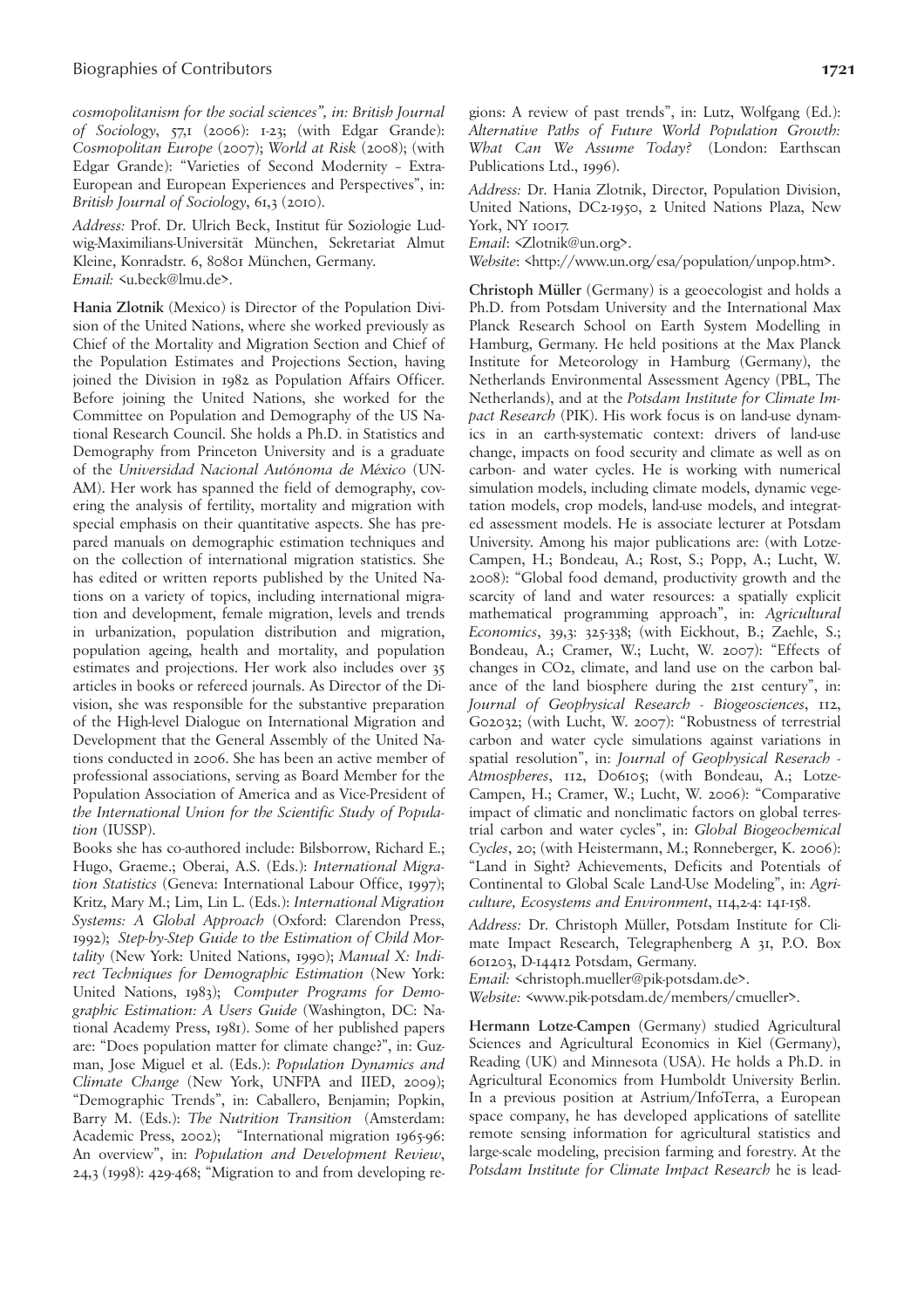ing a research group on the interactions between climate change, agriculture and food production, land and water use, and adaptation options through biomass energy production and technological change. Among his major publications are: (with Schellnhuber, H. J. 2009): "Climate impacts and adaptation options in agriculture: what we know and what we don't know", in: *Journal für Verbraucherschutz und Lebensmittelsicherheit* (Journal for Consumer Protection and Food Safety) 4: 145-150; (with Müller, C.; Bondeau, A.; Rost, S.; Lucht, W. 2008): "Global food demand, productivity growth and the scarcity of land and water resources: a spatially explicit mathematical programming approach", in: *Agricultural Economics*, 39,3: 325-338; (with Reusswig, F.; Stoll-Kleemann, S. 2008: "Integrated Socio-Ecological Monitoring of Biodiversity Change - Building upon the World Network of Biosphere Reserves", in: *GAIA*, 17,S1: 107-115; (2008): "The role of modelling tools in Integrated Sustainability Assessment (ISA)",in: *International Journal for Innovation and Sustainable Development*, 317,1-2: 70-92; (with Welp, M. 2007): "More food with less water: the role of efficiency gains, lifestyles and trade"; on: Lozán, J.L.; Graßl, H.; Hupfer, P.; Menzel, L.; Schönwiese, C.D. (Eds.): *Global change: Enough water for all?* (Hamburg: Universität Hamburg): 306-309.

*Address:* Dr. Hermann Lotze-Campen, Potsdam Institute for Climate Impact Research, Telegraphenberg A 31, P.O. Box 601203, D-14412 Potsdam, Germany. *Email:* <lotze-campen@pik-potsdam.de>. *Website:* <www.pik-potsdam.de/~hlotze>.

**Veronika Huber** (Germany) works at the *Potsdam Institute for Climate Impact Research* (PIK) as a Scientific Assistant to the Director. She holds a Ph.D. in Ecology from the University of Potsdam. Most of her research has focused on the responses of freshwater systems to anthropogenic disturbances, especially climatic change. Lately, her interests have shifted to the dynamics happening at the interface between climate change science and politics. Previous to joining PIK, she worked at the Leibniz Institute for Freshwater Ecology and Inland Fisheries (IGB) and at Kellogg Biological Station (KBS) in Michigan, USA. During an internship at the United Nations Environment Programme in Nairobi, she gained experience in the field of climate policy. She studied biology and ecology at Ecole normale supérieure in Paris and at the Universities of Konstanz and Potsdam. Among her major publications are: (with Adrian, R.; Gerten, D., 2008): "Phytoplankton response to global warming modified by trophic state", in: *Limnology and Oceanography,* 53: 1-13; (with Steiner, C.F.; Schwaderer, A.S.; Klausmeier, C.A.; Litchman, E., 2009*):* "Periodically forced food chain dynamics: model predictions and experimental validation", in: *Ecology* 90,11*:* 3099-3107*;* (with Breyer, C., 2008): "Ursachen und Folgen des Klimawandels", in: Creutzig, F.; Goldschmidt. J.C. (Eds.): *Energie, Macht, Vernunft – Der umfassende Blick auf die Energiewende* (Aachen: Shaker Media); (with Thebault, E.; Loreau, M., 2007): "Cascading extinctions and ecosystem functioning: constrasting effects of diversity depending on food web structure", in: *Oikos,* 116,1: 163-173; (with Gaedke, U., 2006): "The role of predation for seasonal variability patterns among phytoplankton and ciliates", in: *Oikos,* 114,2: 265-276.

*Address:* Dr. Veronika Huber, Potsdam Institute for Climate Impact Research, Telegraphenberg A 31, P.O. Box 601203, D-14412 Potsdam.

*Email:* < huber@pik-potsdam.de >.

*Website:* < http://www.pik-potsdam.de/members/vhuber>.

**Alexander Popp** (Germany) is a Research Fellow at the *Potsdam Institute for Climate Impact Research* (PIK) and head of the working group on land use management in Research Domain III - Sustainable Solutions. His scientific work concentrates on potential and limitation of bioenergy, avoided deforestation in tropical countries, vulnerability of the agricultural sector to climate and land use change, mitigation in the agricultural sector and climate policy as a component of fair globalization and sustainable poverty reduction. Among his major publications are: (with *Vogel. M.; Blaum, N.; Jeltsch, F., in press): "Scaling up eco-hydrological processes - the role of surface water flow in water limited landscapes", in: Journal of Geophysical Research - Biogeosciences in press; (with* Domptail, S.; Blaum, N.; Jeltsch, F., 2009): "Land use experience does qualify for adaptation to climate change", in: *Ecological Modelling*, 220,5: 694-702; (with Blaum, N.; Jeltsch, F., 2009): "Ecohydrological feedback mechanisms in arid rangelands: Simulating the impacts of topography and landuse", in: *Basic and Applied Ecology,* 10*:* 319*-*329*; (with Lotze-Campen, H.; Müller, C.; Bondeau, A.; Rost, S.; Lucht, W.,* 2008*): "Food demand, productivity growth and the spatial distribution of land and water use: a global modelling approach", in: Agricultural Economics,* 39*,*3*:* 325*-*338*; (with* Schwager M.; Blaum N.; Jeltsch F., 2007): "Simulating the impact of vegetation structure on the occurrence of a small mammalian carnivore in semi-arid savanna rangelands", in: *Ecological Modelling*, 209,2: 136-148.

*Address:* Dr. Alexander Popp, Potsdam Institute for Climate Impact Research, Telegraphen-berg A 51, P.O. Box 601203, D-14412 Potsdam.

*Email:* <popp@pik-potsdam.de>.

*Website:* <http://www.pik-potsdam.de/members/popp>.

**Anastasia Svirejeva-Hopkins** (Russia/Canada/Germany) has initially studied soil science and geography at the Moscow State University. Afterwards, she has completed M. Phil. degree at the Cranfiled University, UK in eco technology and ecological modelling of watersheds. She also has M.Sc. from the University of Toronto in physical geography and GIS, and worked at the Environment Canada on the development of the GIS based expert system for the control of water pollution from different types of the land use. After moving to Germany in 1999, she started working at PIK; she has received her Ph.D. in 2004 in modelling of the dynamics of carbon emissions from urbanization. She has spent two years for her post doc at the University of Lisbon, Portugal, where he has continued to work on urbanization and urban biochemistry. She is going to be working on her habilitation thesis and her research interests at the moment are modelling of urban dynamics processes and nitrogen cycling in the cities of Europe. Among her major